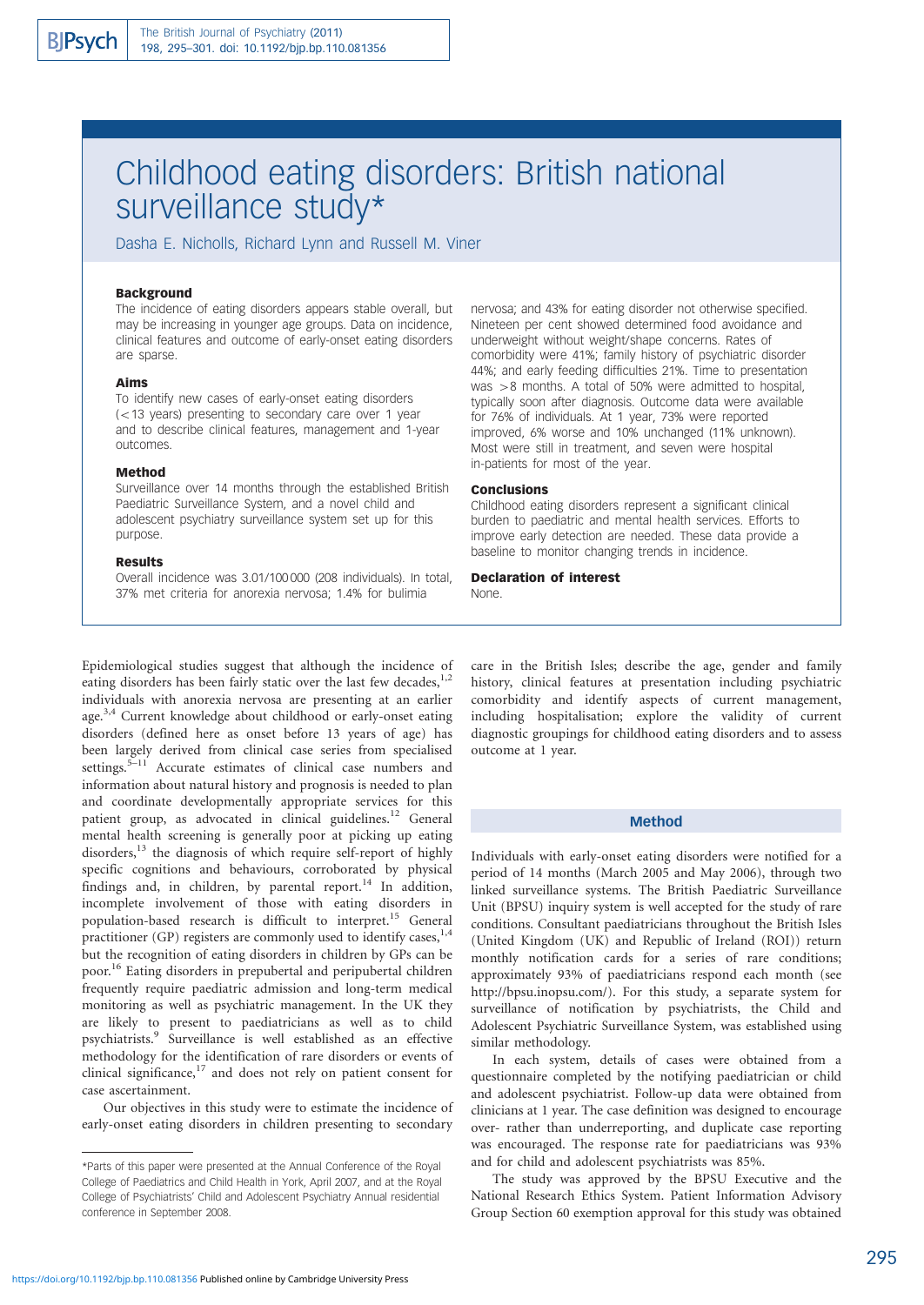(PIAG/BPSU 2-10(H)/2005) for notification without the need for consent from children or families.

### Case definition

The case definition was based on modified DSM-IV<sup>18</sup> and ICD-10<sup>19</sup> criteria for eating disorders, and approved by the BPSU Executive Committee. Developmental considerations $^{20}$  in the case definition and questionnaire included: a focus on behaviours and preoccupations rather than specific cognitions; omission of amenorrhoea, since most would be premenarcheal; recognition that weight loss may manifest as failure in weight gain in this age group; and no binge frequency was specified or operational definition of bingeing used, since access to food can limit bingeing in this age group. The instruction used for notification was:

Please report any child aged 5 to 12 years inclusive seen in the last month, with two or

- more of the following . weight loss or failure to gain weight during a period of expected growth, not due to any identifiable organic cause
- . determined food avoidance
- . fear of weight gain
- . preoccupation with body weight or energy intake
- self induced vomiting
- $\bullet$  excessive exercising
- recurrent episodes of binge eating or abuse of laxatives

<sup>a</sup>Exercise may be considered to be excessive when it significantly interferes with important activities, when it occurs at inappropriate times or in inappropriate settings, or when the individual continues to exercise despite injury or other medical complications.

Consultants who notified potential cases were then asked to complete a data form from which the authors identified eligible individuals and their diagnoses. Confirmed cases meeting the case definition were grouped by eating disorder subtype using operational criteria based on symptoms reported in the questionnaire (Appendix). Clinician report of comorbidity was noted.

Follow-up took the form of data collection at 12 months after notification through a questionnaire mailed to reporting clinicians.

# Analysis

Analyses were primarily descriptive. Where duplicates were reported, data were used from the most complete data-set, or the data-set closest to the reporting date. Incidence was calculated as number of cases/total children of that age in the population (UK plus ROI) expressed as per 100 000 population, using data for the total population of children for 2005 aged 5–13 obtained from the Office of National Statistics (UK) and the Central Statistics Office (Ireland). Nutritional status was determined by calculating body mass index (BMI) from weight and height, then converting to % of median BMI for age and gender using UK BMI reference data.<sup>21</sup> Underweight was defined as  $\lt$  85% BMI for age and gender, based on the criteria used for diagnosis of anorexia nervosa18 and the World Health Organization definition of malnutrition.<sup>22</sup> To investigate the validity of eating disorder diagnoses in this age group, principal-components analysis was used to identify clusters of symptoms, using eigen values greater than one as a threshold. Analyses were performed using Microsoft Excel and SPSS version 15 on Windows.

# Results

Figure 1 shows a flow diagram of case reporting. Of 505 suspected cases, 380 (75%) were reported by psychiatrists and 125 (25%) by paediatricians. A total of 78 (15%) potential cases had to be excluded as insufficient data were obtained to judge eligibility. For 427 suspected cases with sufficient data, 124 (29%) were

judged to be reporting errors. The majority of these were for individuals where the age was outside the reporting range or that presented prior to the reporting period, making them prevalent rather than incident cases. Of 303 notifications that met inclusion criteria, 95 (31%) were duplicate notifications, leaving 208 early-onset eating disorder cases as the sample for analysis.

#### Incidence

Notification of 208 cases during the study period provides an overall incidence estimate of 3.01/100 000 (95% CI 2.6–3.5). Figure 2 shows incidence by age for the overall group and for each eating disorder category. There was a clear relationship between incidence and increasing age. There were no cases identified for individuals aged 5 years. The overall incidence age 6–7 years was 0.21/100 000 (95% CI 0.01–0.88); at age 7–8 years was 0.21/100 000 (95% CI 0.01–0.89); at 8–9 years was 0.92/100 000 (95% CI 0.28–1.66); at 9–10 years was 1.64/100 000 (95% CI 0.89–2.84); at 10–11 years was 3.56/100 000 (95% CI 2.3–4.99); at 11–12 years was 4.46/100 000 (95% CI 3.12–6.17); and at 12–13 years was 9.51/100 000 (95% CI 7.5–11.9).

Using the operational definitions in the Appendix, 76 individuals were classified as having anorexia nervosa (overall incidence 1.09/100 000); 3 with bulimia nervosa (incidence 0.04/100 000); and 89 with eating disorder not otherwise specified (EDNOS) (incidence 1.22/100 000), of which 6 showed binge eating but no compensatory behaviours, hereafter called binge eating disorder (incidence 0.09/100 000) (Fig. 2). Forty individuals met the case definition, but did not have weight and shape concerns or fear of weight gain (defined as 'other'; incidence 0.58/100 000).

#### Demographics and medical status

Of the 208 individuals identified, 171 (82%) were female and 37 (18%) male. Of the anorexia nervosa group 12% were boys, rising to 18% of the EDNOS group and to 33% of the 'other' group. In total, 86% were White British, 2.5% Irish, 5% Asian/Asian mixed ethnicity and 1% Black/Black mixed ethnicity. The mean age was 11.5 years (s.d.  $= 1.3$ ), with a reported mean duration of illness of 8.3 months prior to presentation.

Of all the boys and girls, 59% were fully prepubertal, 27% in early/mid-puberty, 8% were in late puberty and 6% unknown. Menarcheal status was known in 161 of 171 girls; 123 (76%) were premenarcheal. Of the 38 girls known to be postmenarcheal, 23



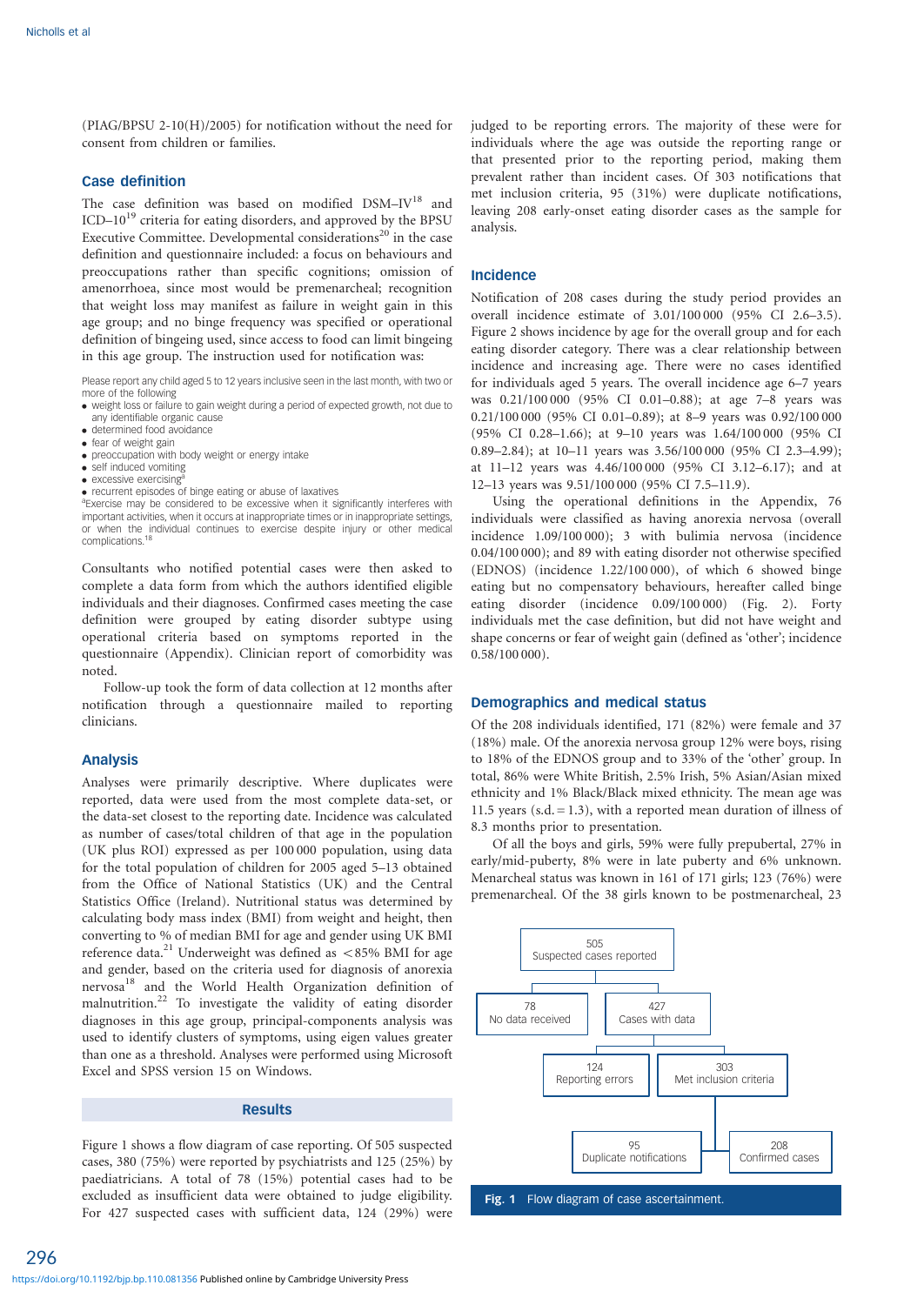

#### Fig. 2 Incidence by age at onset and diagnosis.

Other eating disorders include all other eating disorders (bulimia nervosa, eating disorder not otherwise specified, binge eating disorder); 'other' category includes individuals<br>meeting definition for clinically significa

had amenorrhea, 8 did not and the remainder was unknown or not reported.

By definition, individuals with anorexia nervosa were underweight (mean 77% BMI for age), but % BMI in this group was not lower than for the 'other' group, whose mean % BMI was 79%. The six individuals classified with binge eating disorder were overweight, with a mean % BMI of 144%.

## Family and early history

For 44% of individuals there was a close family member with a history of psychiatric disorder and for 12% more than one family member was affected. The proportion did not vary across diagnostic groups. Anxiety and depression accounted for almost 70% of the family history of mental health problems. Obsessive– compulsive disorder (OCD), anxiety disorder, psychosis, substance misuse and neurodevelopmental disorders were also represented.

Of 186 individuals in whom gestation was reported, only 2 were less than 36 weeks premature. A history of early feeding problems was reported in around 21% (66% none, 13% unknown), across all diagnoses (range 17–26%). The majority of feeding difficulties reported (as free text) were picky, fussy or faddy eating, and restrictive eating (eating small quantities). Comments were made highlighting specific features or severity (for example 'fussy to 9 years'; 'milk only until age 3'; 'at 3–4 still eating liquids, could not tolerate lumps, not aware of hunger').

#### Symptom profiles

Determined food avoidance was the most common symptom, occurring in 96% of all individuals. Other symptoms were morbid preoccupation with food (84%), fear of weight gain (71%), preoccupation with body weight (67%), preoccupation with body shape (51%), excessive exercising (43%), somatic complaints

(31%), self-induced vomiting (19%), binge eating (5%) and laxative or diuretic use (1%). There was 71% concordance in preoccupation with body weight and with body shape. Weight concerns were more common in the absence of shape concerns than vice versa.

Principal-components analysis of the nine key symptoms found three components with an eigen value of over one, together accounting for 60% of the variance (30% for component one; 18% component two; 12% component three). Figure 3 shows the symptoms weighting each component. Component one was distinguished by fear of weight gain, preoccupation with body weight and shape and excessive exercise. Component two comprised underweight and somatic complaints but not weight and shape concerns and negatively for binge eating. Component three comprised self-induced vomiting and binge eating and was negative for underweight.

# Comorbidity and medication

The three main comorbidities (depression, anxiety and OCD) were reported as possible or definite in 86 (41%) individuals, absent in 98 (47%) and the remainder unknown. Comorbidity was fairly evenly distributed across diagnoses, anxiety being the most common. For 13 individuals comorbid autism-spectrum or other pervasive developmental disorder was mentioned, as were a number of other neurodevelopmental problems such as tic disorders and attention-deficit hyperactivity disorder. Other comorbidities noted included trauma and grief reactions  $(n=7)$ , chronic fatigue syndrome and other somatoform disorders  $(n=3)$ , psychosis  $(n=2)$  and learning disability  $(n=2)$ .

#### Management

In total, 104 (50%) were admitted to hospital (71% of those with anorexia nervosa). Most admissions were to paediatric wards for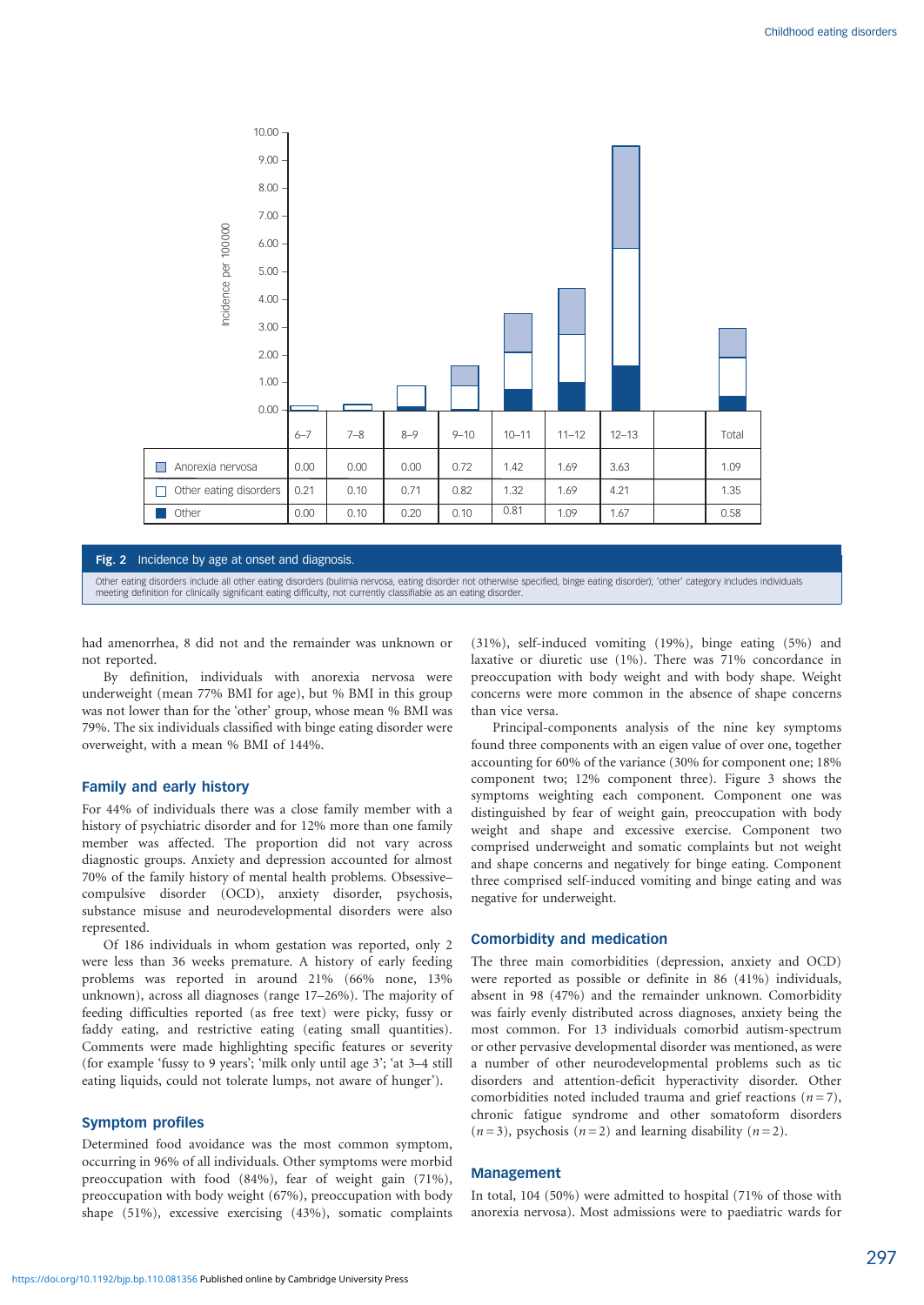

all diagnostic groups (37% of total, 73% of all admitted); 18% of the total number required psychiatric admission. Twenty-three (11%) individuals were fed by nasogastric tube, all from the diagnostic groups of anorexia nervosa, EDNOS or 'other'. A total of 13% were prescribed psychotropic medication, the highest proportion being in the EDNOS categories. Most commonly used were a selective serotonin reuptake inhibitor (fluoxetine for nine individuals, sertraline for four, and one not stated) or an atypical antipsychotic (olanzapine for four individuals and risperidone for eight), with one diazepam and one melatonin.

#### 1-year outcome

Some follow-up data were reported on 178/208 individuals (86%), although of these 11% were reported as unknown. No diagnostic group was over- or underrepresented in the follow-up data. There were no deaths at 1-year follow-up. In total, 130 (73%) were reported as improved, 11 (6%) were worse and 18 (10%) unchanged. Overall, 96 (60%) were still receiving treatment, 48 (30%) were not and for the remainder this was unknown. It is not known whether those not receiving treatment had recovered or had dropped out of treatment. Of 178 at follow-up, only 67 were still under the care of the same clinician.

At a mean of 11.5 months after measuring initial weight, most individuals had gained weight (mean 7 kg, range 0.2–24.9). Of the nine who had lost weight, the range was from 0.2 to 14 kg loss (mean 4.6). Mean change in BMI at follow-up was  $+2.1 \text{ kg/m}^2$ .

The average length of admission reported at follow-up was 76 days (32 days for paediatric admissions), and seven individuals had been in hospital for more than 200 days by the time of follow-up. By 1 year only six children had been readmitted or admitted for the first time to hospital – six to paediatric wards and three to psychiatric in-patient units. Most children were in school, with 16 attending part time and 8 not in school. Comorbidity at follow-up was almost identical to that at baseline – data not shown.

#### **Discussion**

This study provides a contemporary estimate of the incidence of early-onset eating disorders in UK and Irish children presenting to paediatricians or child and adolescent psychiatrists, and highlights the severity and health service needs of these

individuals. We found an overall incidence of eating disorders of 3/100 000 children under 13 years of age. In total, 80% presented with an anorexia nervosa-like illness; 37% met our operational definition for anorexia nervosa and a further 43% were classified as EDNOS because they did not meet underweight criteria at the time of reporting. Only 4% were identified with bulimia nervosa or other binge eating, which is likely to be an underestimate. Almost 20% met the case definition but did not have the weight and shape concern, and are thus not classifiable by current DSM–IV criteria. Admission to hospital was required for 50% of individuals, typically shortly after presentation.

# Incidence

Direct comparison with previous UK data is limited because of differences in the age bands used and methodology. The 1999 Office for National Statistics study reported a prevalence of 0.3% for eating disorders in 11- to 15-year-olds, based on a single screening question, with no one in the 5- to 10-year-old age group.<sup>2</sup>

Incidence data from a general practice registry study in the early 1990s found an incidence estimate for anorexia nervosa of 0.3/100 000 in 0- to 9-year-olds and 17.5/100 000 in the 10- to 19-year-olds. For bulimia nervosa the rates were 0/100 000 and  $20.5/100 000$  respectively.<sup>24</sup> Our data for 0- to 9-year-olds was two and a half times higher (7.5/100 000). Retrospective studies from the USA and Denmark have suggested higher figures for anorexia nervosa, for example 9–27 per 100 000 for 10- to 14 year-old girls and 3.7 per 100 000 for boys.<sup>25,26</sup> Previous studies have been limited to anorexia nervosa and bulimia nervosa, and excluded EDNOS and other atypical presentations, which together accounted for 62% of our sample.

Two surveillance studies have used similar methodology to ours. Madden *et al*<sup>27</sup> reported an annual incidence of 1.4 per 100 000 children in Australia, half that of this UK/ROI study. The Australian study was confined to in-patients for 1 of 3 study years, and included few child and adolescent psychiatrists (2% of respondents). Our study used a dedicated child and adolescent psychiatric surveillance system. Unpublished data from the Canadian Paediatric Surveillance Program report 2.6/100 000, similar to our study.<sup>28</sup>

Importantly, our data provide a baseline from which to measure whether the incidence of eating disorders in children are really increasing as Van Son et  $al<sup>4</sup>$  suggest, but do not at this point provide evidence for a true rise in incidence in children.

#### Demographics and medical status

As expected, the majority of individuals with eating disorders were female. Boys made up 18% of the overall sample, increasing to 33% of the 'other' category. This compares with 27% males overall in the Australian study.<sup>27</sup> This may be as a result of the broader case definition used in the Australian study, resulting in a higher proportion of atypical cases. Atypical presentations and lack of awareness that these conditions can arise in young children and boys can lead to delay in referral, diagnosis and treatment.<sup>6,29</sup> Three-quarters of girls were premenarcheal, similar to findings among in-patients in the Australian Paediatric Surveillance Unit study.

We found that around 50% of individuals needed to be admitted to hospital. This contrasts with hospitalisation rates of over 70% in the Australian study, a sample biased towards in-patients. Our study provides a more representative picture in terms of the burden on hospital resources for younger individuals with eating disorders. The majority (73%) of those admitted in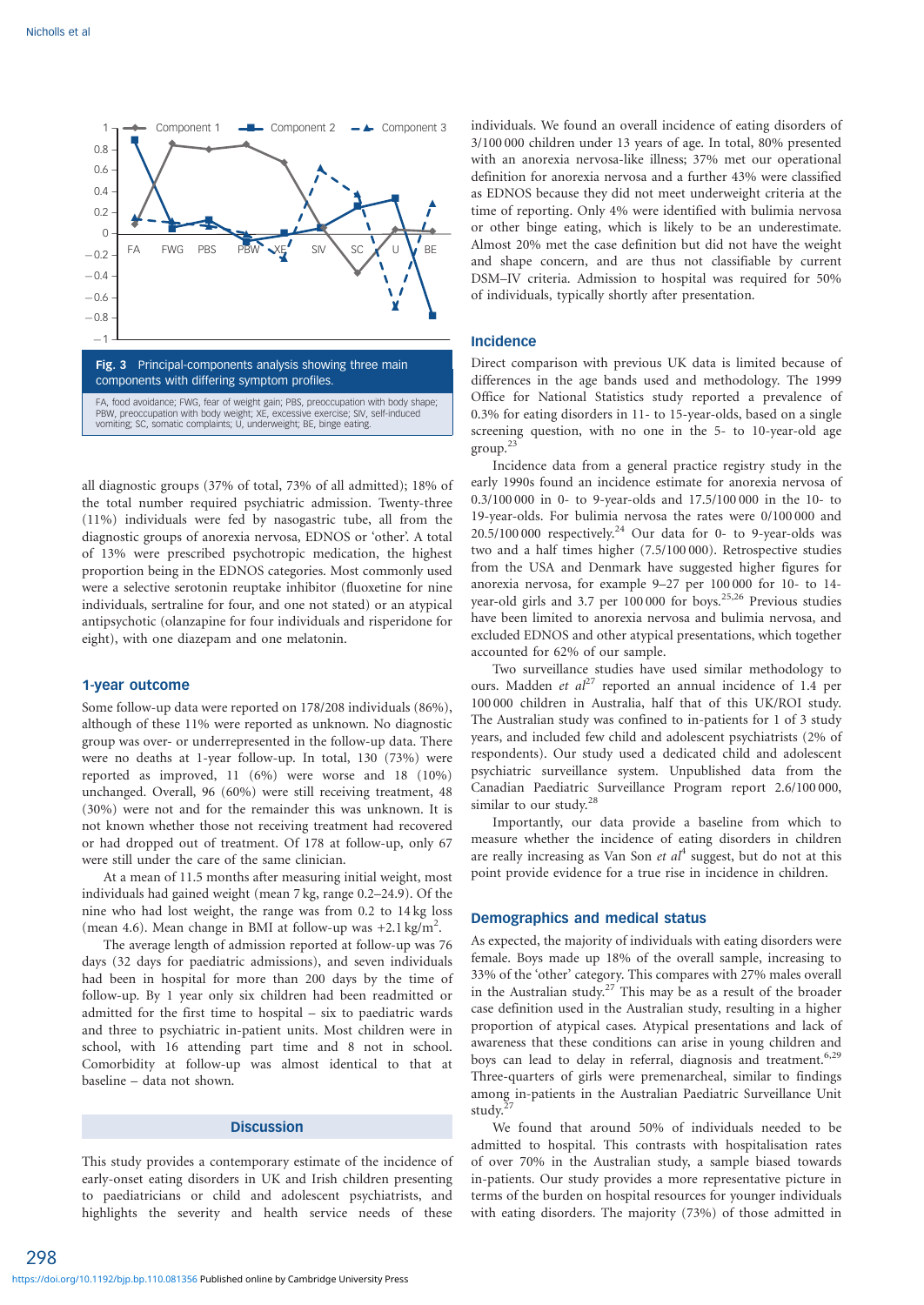our study were admitted to paediatric units rather than psychiatric or specialist eating disorders units. The National Inpatient Child & Adolescent Psychiatric Survey<sup>30</sup> showed that eating disorders were the most common diagnosis among child and adolescent psychiatric in-patients in England and Wales, 9.2% of whom were 513 years. The National Inpatient Child & Adolescent Psychiatric Survey did not include children on paediatric wards. Ours are the first published data on the scale of paediatric resource used by this patient group in the British Isles. Clinical experience suggests wide variation in the confidence among paediatricians over the management of these cases. This study provides the baseline figures needed to determine whether increases in hospitalisation rates are real or perceived, and can aid planning of age-appropriate services. Furthermore, there are currently no national paediatric guidelines for the care of individuals with eating disorders.

### Diagnostic categories

Diagnosis and nosology are the subject of much discussion and debate, with revisions to DSM–IV and ICD–10 pending. In particular, the category of EDNOS has been widely criticised for being too heterogeneous, $31$  accounting for 77.4% of all individuals diagnosed with adolescent eating disorders in the community compared with only 13% for anorexia nervosa and 10% for bulimia nervosa.<sup>32</sup> Particular problems with the application of current diagnostic criteria for children and adolescents have also been highlighted.<sup>20,33</sup> This study provided an opportunity to explore the nosology of early-onset cases using a symptom-based approach. Principal-components analysis, based on nine key symptoms, found that three main clinical profiles in this age group in our study accounted for 60% of the variance. Our findings support those who argue that weight status is a continuum and does not distinguish between clinical cases on other criteria. This is particularly so in children; weight status is often a reflection of adult interventions (i.e. whether the child had been fed) rather than a measure of severity of illness.

Those individuals who present with determined food avoidance in the absence of weight and shape concerns, 20% of our sample, are of less clear nosological status. Variously described as food avoidance emotional disorder $34$  or non-fat phobic anorexia nervosa,<sup>35</sup> these cases might possibly be classified as anorexia nervosa on GP registers. Identification of these individuals has important implications for the development of clinical approaches to intervention, currently lacking, and for the scope of eating disorders provision.

#### Management

Of the total sample, 11% (22% of in-patients) were fed via nasogastric tube, compared with 58% of in-patients in the Australian study. Furthermore, 34% were prescribed psychotropic medication in the Australian sample, compared with only 13% in our sample. The mean duration of admission in the Australian study was only 24.7 days, compared with 76 days overall and 32 days for paediatric admissions in our sample. These differences may reflect cultural differences in treatment approach and/or differences in health service organisation, as well as the bias towards studying in-patients in the Australian study. Further research is needed to understand the implications for outcome of different approaches.

# Risk factors and early intervention: psychiatric comorbidity

This study enabled examination of the first phases of an eating disorder in young children, before it has become compounded by chronicity. Increasing recognition of the neurodevelopmental contributions to risk for anorexia nervosa are reflected in the proportion of individuals in our study with comorbid autismspectrum, psychotic and other developmental disorders. Prepubertal cases provide an opportunity to explore neurobiological risk factors before they are overshadowed by the major role that puberty plays.

In over 40% there was a family history of mental illness, most commonly anxiety or depression. In addition, a history of early feeding problems was reported in over 20% of individuals, across the diagnostic groups. Our study supports others that highlight the importance of family history and of early feeding problems, particularly fussy or picky eating, as risk factors for the development of early-onset eating disorders.<sup>36</sup>

One of the most concerning findings from this study was that the mean time between onset of symptoms and presentation to secondary care was 8.3 months. The follow-up data show that most hospitalisations occur in the period immediately after presentation, with very few once treatment is established. The length of illness prior to presentation and the severity of illness at presentation suggest an urgent need to improve early detection and management of these individuals. Lask et  $al^{16}$  found that a single GP consultation about eating behaviour or weight and shape concerns is a strong predictor of the subsequent emergence of anorexia nervosa.

## 1-year outcome

Our study is the first to report the short-term outcome in a large representative sample of individuals with childhood-onset eating disorders. Although outcome was reported as good for the majority, a significant minority (16%) were reported as worse or unchanged at 1 year. Almost two-thirds of individuals were still in treatment, with a small number (seven) in hospital for most of the year. These data confirm that the healthcare burden of childhood eating disorders is not solely attributable to in-patient admission, and reinforces the needs to plan for long-term out-patient care. Our data suggest that the National Institute for Health and Clinical Excellence (NICE) guideline recommendation that out-patient treatment be offered typically for 6 months in the first instance and for a year after hospitalisation can reasonably be applied to children with eating disorders as well as adolescents and adults.<sup>12</sup>

#### Strengths and limitations

The main strengths of our study are the national representative sample, and consequently adequate cases for descriptive analysis. With the high response rate from clinicians, the inclusion of cases presenting both to paediatricians and child psychiatrists, and the encouragement of dual reporting, we are confident that we have identified over 80% of restrictive eating disorders in those under 13 presenting to secondary care in the UK and ROI in the reporting year in both the National Health Services (NHS) and independent sector.

This methodology is limited to cases seen by consultant paediatricians and child psychiatrists. Those managed by GPs, in mental health services that do not have paediatric or psychiatric involvement, by training grade or career grade clinicians, receiving alternative healthcare or those receiving purely dietetic/ nutritional care would not be identified by this methodology.

Case ascertainment in surveillance studies relies on clinician judgement and accuracy of clinician reporting. This will be more important for some data, for example binge eating and comorbidity, than for others such as weight. Binge, or loss of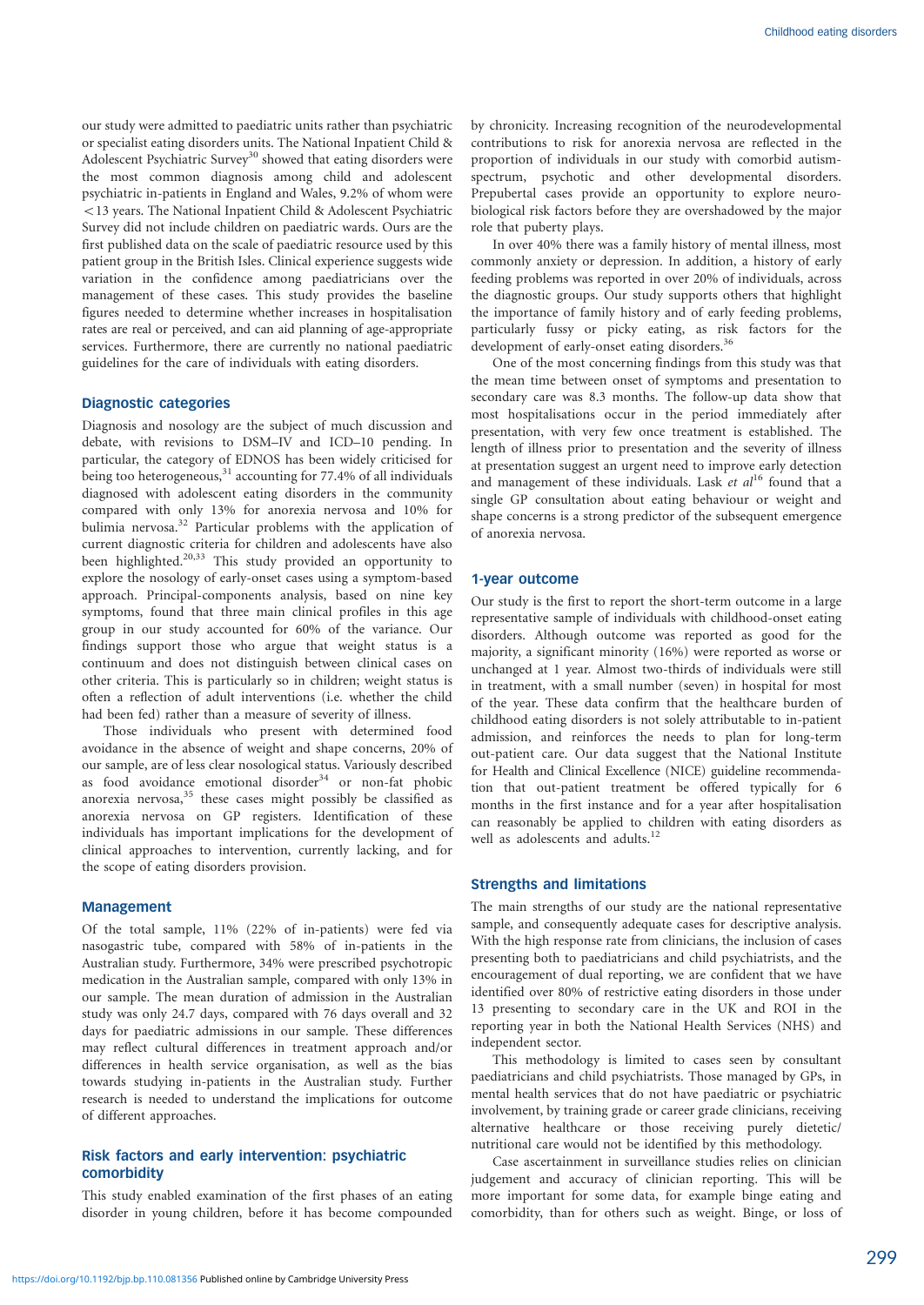control eating is likely to be particularly underrepresented, since this would require systematic screening and clear operational criteria to detect. Data were checked for internal consistency, especially when duplicate reports were available. For example, individuals reported as both in early puberty and as postmenarcheal were reassigned to mid-late puberty.

#### Implications

The 2004 NICE guidelines<sup>12</sup> on the treatment of eating disorders highlight the need for developmentally appropriate care for young people with eating disorders, and the importance of coordination between professionals involved in their care. Many eating disorder services are specifically aimed at adolescents. Our study reaffirms the importance of considering the needs of children with eating disorders, in addition to and separately from those of adolescents, rather than simply lowering the age range of adolescent services. In particular, the role of paediatric services needs clarification and coordination between professionals in the management of these individuals, for example through the use of care protocols. Childhood eating disorders are not quick or easy to treat, and for a minority may be the start of a severe and enduring illness, with a mortality comparable with some forms of leukaemia. There is an urgent need to improve efforts directed towards early detection and intervention, with the expectation that this will improve prognosis.<sup>37</sup>

Dasha E. Nicholls, MBBS, MD, Department of Child & Adolescent Mental Health, Great Ormond Street Hospital for Children and UCL Institute of Child Health, University College London; Richard Lynn, MSc, UCL Institute of Child Health, University College London and the Royal College of Paediatrics and Child Health Research Unit, London; Russell M. Viner, MBBS, PhD, UCL Institute of Child Health, University College London, UK

Correspondence: Dasha E. Nicholls, Department of Child & Adolescent Mental Health, Great Ormond Street Hospital for Children NHS Trust, London, WC1N 3JH. Email: D.Nicholls@ich.ucl.ac.uk

First received 12 Apr 2010, final revision 20 Aug 2010, accepted 22 Nov 2010

# Funding

The study was funded by the Harold Hyam Wingate Foundation.

#### Acknowledgements

We thank the British Paediatric Surveillance Unit (BPSU), supported by the Department of Health, for facilitating the data collection and the reporting clinicians, particularly those who completed the questionnaires. Thanks also to Liz Atkinson in the Membership Relations Department of the Royal College of Psychiatrists and to all members of the Child and Adolescent Psychiatry Faculty for their support, and to Sloane Madden and the team at Westmead Hospital, Sydney.

# Appendix

# Operational criteria for diagnostic grouping for cases meeting the case definition

Anorexia nervosa

Weight  $<85\%$  median body mass index/age. Determined food avoidance. Weight and shape concerns.

Compensatory behaviours – optional but confirmatory. If reached menarche, must have amenorrhoea.

#### Bulimia nervosa

>85% ideal body weight. Bingeing. One or more compensatory behaviour. Weight and shape concerns.

Eating disorder not otherwise specified (EDNOS)

- (a) Binge eating (binge eating disorder) Bingeing but no compensatory behaviours or food avoidance. Weight and shape concerns present.
- (b) EDNOS
	- All other cases not meeting criteria above but with the presence of weight and shape concerns.

#### Other

Meets the case definition but not the inclusion criteria for one of the diagnoses above.

#### References

- 1 Currin L, Schmidt U, Treasure J, Jick H. Time trends in eating disorder incidence. Br J Psychiatry 2005; 186: 132–5.
- 2 Hoek HW, van Hoeken D. Review of the prevalence and incidence of eating disorders. Int J Eat Disord 2003; 34: 383–96.
- 3 Lucas AR, Beard CM, O'Fallon WM, Kurland LT. Fifty year trends in the incidence of anorexia nervosa in Rochester, Minnesota: a population-based study. Am J Psychiatry 1991; 148: 917–22.
- 4 van Son GE, van Hoeken D, Bartelds AI, van Furth EF, Hoek HW. Time trends in the incidence of eating disorders: a primary care study in the Netherlands. Int J Eat Disord 2006; 39: 565–9.
- 5 Bryant-Waugh R, Lask B. Eating disorders in children. J Child Psychol Psychiatry 1995; 36: 191–202.
- 6 Jacobs BW, Isaacs S. Pre-pubertal anorexia nervosa: a retrospective controlled study. J Child Psychol Psychiatry 1986; 27: 237–50.
- 7 Gowers SG, Crisp AH, Joughin N, Bhat A. Premenarcheal anorexia nervosa. J Child Psychol Psychiatry 1991; 32: 515-24.
- 8 Arnow B, Sanders MJ, Steiner H, Premenarcheal versus postmenarcheal anorexia nervosa: a comparative study. Clin Child Psychology Psychiatry 1999; 4: 403–14.
- 9 Fosson A, Knibbs J, Bryant-Waugh R, Lask B. Early onset anorexia nervosa. Arch Dis Child 1987; 62: 114–8.
- 10 Peebles R, Wilson JL, Lock JD. How do children with eating disorders differ from adolescents with eating disorders at initial evaluation? J Adolesc Health 2006; 39: 800–5.
- 11 Cooper PJ, Watkins B, Bryant-Waugh R, Lask B. The nosological status of early onset anorexia nervosa. Psychol Med 2002; 32: 873–80.
- 12 National Institute for Health and Clinical Excellence. Eating Disorders: Core Interventions in the Treatment and Management of Anorexia Nervosa, Bulimia Nervosa and Related Eating Disorders. NICE, 2004.
- 13 Goodman R, Ford T, Simmons H, Gatward R, Meltzer H, Using the Strengths and Difficulties Questionnaire (SDQ) to screen for child psychiatric disorders in a community sample. Int Rev Psychiatry 2003; 15: 166–72.
- 14 House J, Eisler I, Simic M, Micali N. Diagnosing eating disorders in adolescents: a comparison of the eating disorder examination and the development and well-being assessment. Int J Eat Disord 2008; 41: 535–41.
- 15 Bjork T, Clinton D, Norring C. Reasons for non-participation in follow-up research on eating disorders. Eat Weight Disord 2006; 11: 147–53.
- 16 Lask B, Bryant-Waugh R, Wright F, Campbell M, Willoughby K, Waller G. Family physician consultation patterns indicate high risk for early-onset anorexia nervosa. Int J Eat Disord 2005; 38: 269–72.
- 17 Lynn RM, Pebody R, Knowles R. Twenty years of active paediatric surveillance in the the UK and Republic of Ireland. Euro Surveill 2006; 11: E060720.
- 18 American Psychiatric Association. Diagnostic and Statistical Manual of Mental Disorders (4th edn) (DSM–IV). APA, 1994.
- 19 World Health Organization. The ICD–10 Classification of Mental and Behavioural Disorders: Clinical Descriptions and Diagnostic Guidelines. WHO, 1992.
- 20 Bravender T, Bryant-Waugh R, Herzog D, Katzman D, Kreipe RD, Lask B, et al. Classification of child and adolescent eating disturbances. Workgroup for Classification of Eating Disorders in Children and Adolescents (WCEDCA). Int J Eat Disord 2007; 40 (suppl): S117–22.
- 21 Cole TJ, Freeman JV, Preece MA. Body mass index reference curves for the UK, 1990. Arch Dis Child 1995; 73: 25–9.
- 22 World Health Organization. Physical status: the use and interpretation of anthropometry. Report of a WHO Expert Committee. World Health Organization Technical Report Series 1995; 854: 1–452.